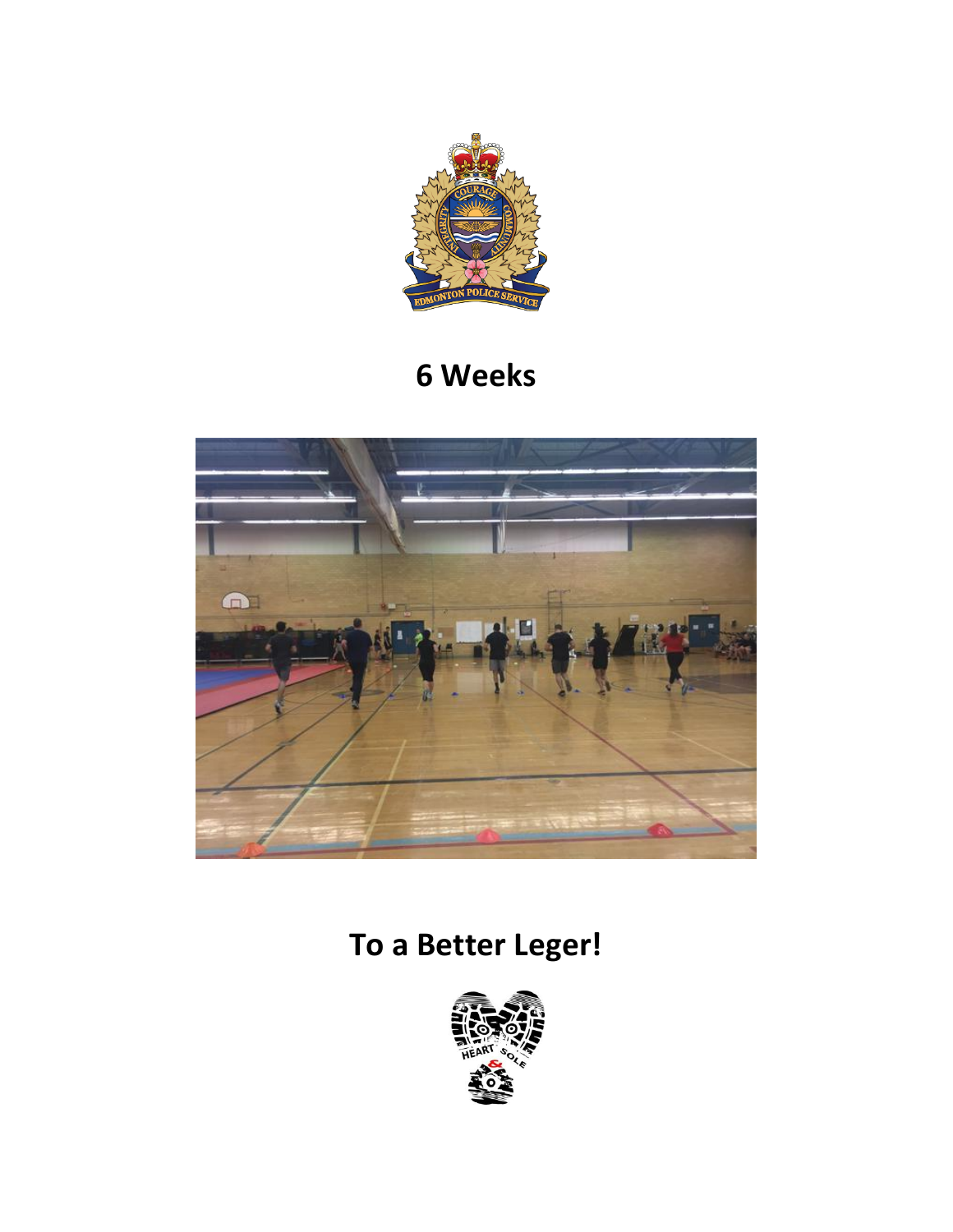## **Six Weeks to a Better Leger**

Effective policing requires a certain level of physicality, making it necessary to test the physical ability of applicants. The Alberta Physical Readiness Evaluation for Police (A-PREP) is an unbiased physical assessment that determines if applicants are able to take on the rigors of what can be a very physically challenging career. The A-PREP includes the Leger 20m shuttle run, which is designed to measure participants' aerobic capacity relative to the demands of policing. The Leger can be fairly difficult and many participants don't anticipate the intensity of the test. To score well, it's important to train for the test, preferably for at least six weeks in advance. This brochure includes workouts and a training schedule to help you to maximize your Leger score.



**The Rationale:**

Approximately six weeks before the date of your testing, you should begin to prepare with a training program that mixes both steady-pace running and interval training. The steady-pace running will improve your endurance and help control pacing. Simply keep a steady pace throughout your training run; one that does not require you to slow down or stop. The best indicator that you've hit an optimal pace is if you can still speak while you run, with your breathing rhythm just beginning to "compete" with your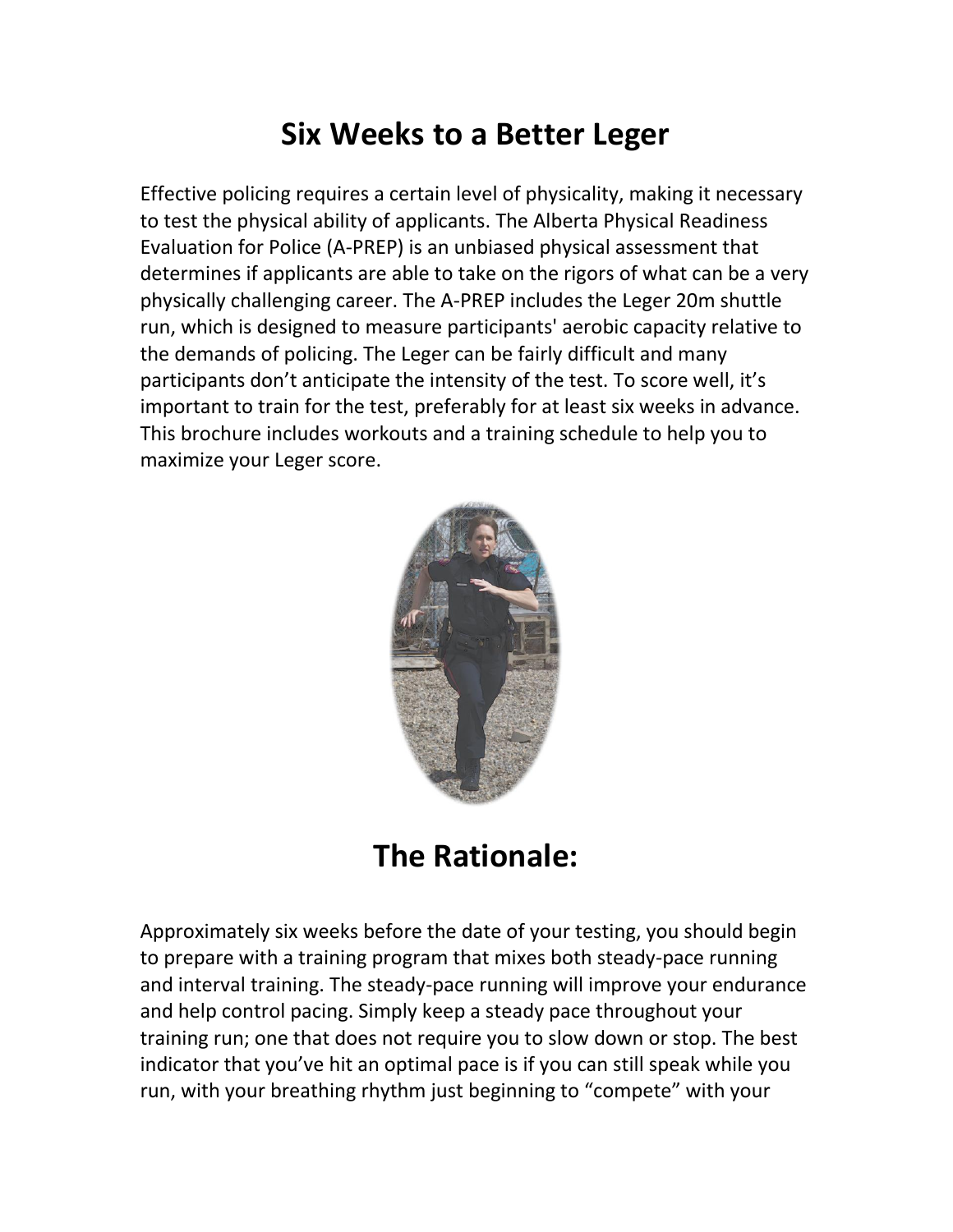natural speech pattern. After a few minutes of easy jogging to warm up, hold it for as long as you can. Aim for 30 to 45 minutes, or four to six km. Schedule this kind of steady-pace run about twice per week, preferably on the days following those that include an interval workout.

The purpose of interval running is to improve the top-end results of your testing. Interval training helps you perform during periods of extreme exertion, when you push yourself to the point that you're breathing heavily and can't speak at all. When taking on interval training, be sure to properly warm up and cool down; ignoring these parts of your workout can slow down your progress or even force you to skip training days, which is especially detrimental when testing is only six weeks away.

How you define the word "interval" will change as your training progresses. For some training programs, an "interval" is measured in seconds, for others they can be as much as a half-hour long. When training specifically for the Leger, it's recommended that you aim for intervals between one and three minutes in length; with a 1:1 work-to-rest ratio (i.e. the length of each recovery segment is equal to that of the active interval). When working on interval training, keep in mind that it's more important to maintain the quality of work in each interval than completing a large quantity of intervals.

When starting your program, begin with one-minute intervals, followed by a two-minute recovery so that you're able to keep your pace within each interval. Avoid starting out with too quick a pace on your first couple of intervals, or you'll run out of steam by the time you reach the middle of your workout. This will compromise the quality and quantity of your reps.

Warm up time is standardized at 10 minutes and cool down at five minutes, but feel free to lengthen either if you feel you need it. Warm-ups and cool downs are not included in the notations of the workouts below, but do factor into the overall workout time so that you can accurately predict how much time to set aside for your training. Another note: "off" refers to a very slow jog, the slowest that you can manage without downgrading to a walk.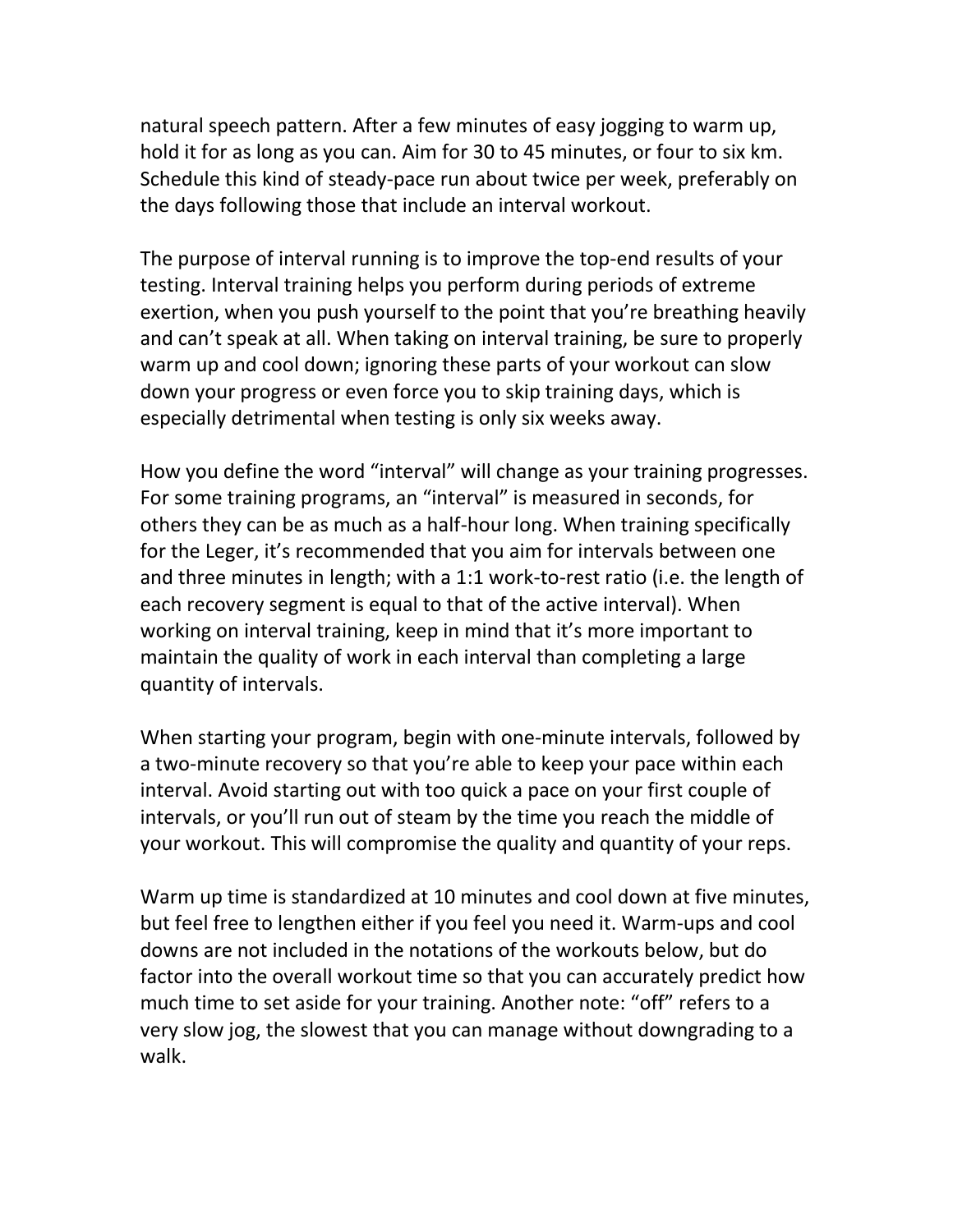## **The Workouts:**

**1)** 10x (1 minute on + 2 minutes off). Overall workload is 10 minutes, with double the recovery minutes. In the next workout you will strive to decrease the recovery time in order to reach a 1:1 ratio. Factoring in a 10-minute warm up and a five-minute cool down, total workout time is 45 minutes.

**2)** 2x (5x (1 minute on + 1 minute off)) + 5 minutes off between blocks. This is the same overall volume of 10 minutes, with a reduced recovery time between intervals. To help you make it through, the workout is broken into two five-rep blocks. The 5min "block" recovery time will be removed in the next workout. Total workout time is 40 minutes.

**3)** 10x (1 minute on and 1 minute off). Once again, the workload is 10 minutes, but all ten intervals are in one block. Total workout is 35 minutes.

*Since you are now working at a 1:1 ratio of active and resting time, you could stop here and increase the number of intervals to make your workouts more difficult. By doing this, you may notice that your progress may become stagnant. The next way to stress the top end is by making each interval longer, as in the next series of workouts below.*

**4)** 5x (2 minutes on + 3 minutes off). You're still doing 10 minutes of active time, but the intervals are now twice as long, a difference that you will definitely feel. You must strive to keep your speed the same as you did with the one-minute intervals. Do not push yourself too hard on the first interval, or you will lose steam by the end of the workout. Extra recovery time has been added to help maintain speed, but this will be reduced in the next workout. Total workout time is 40 minutes.

**5)** 5x (2 minutes on + 2 minutes off). The workout time is as same as the last workout, but you've now returned to a 1:1 ratio. Total workout time is 35 minutes.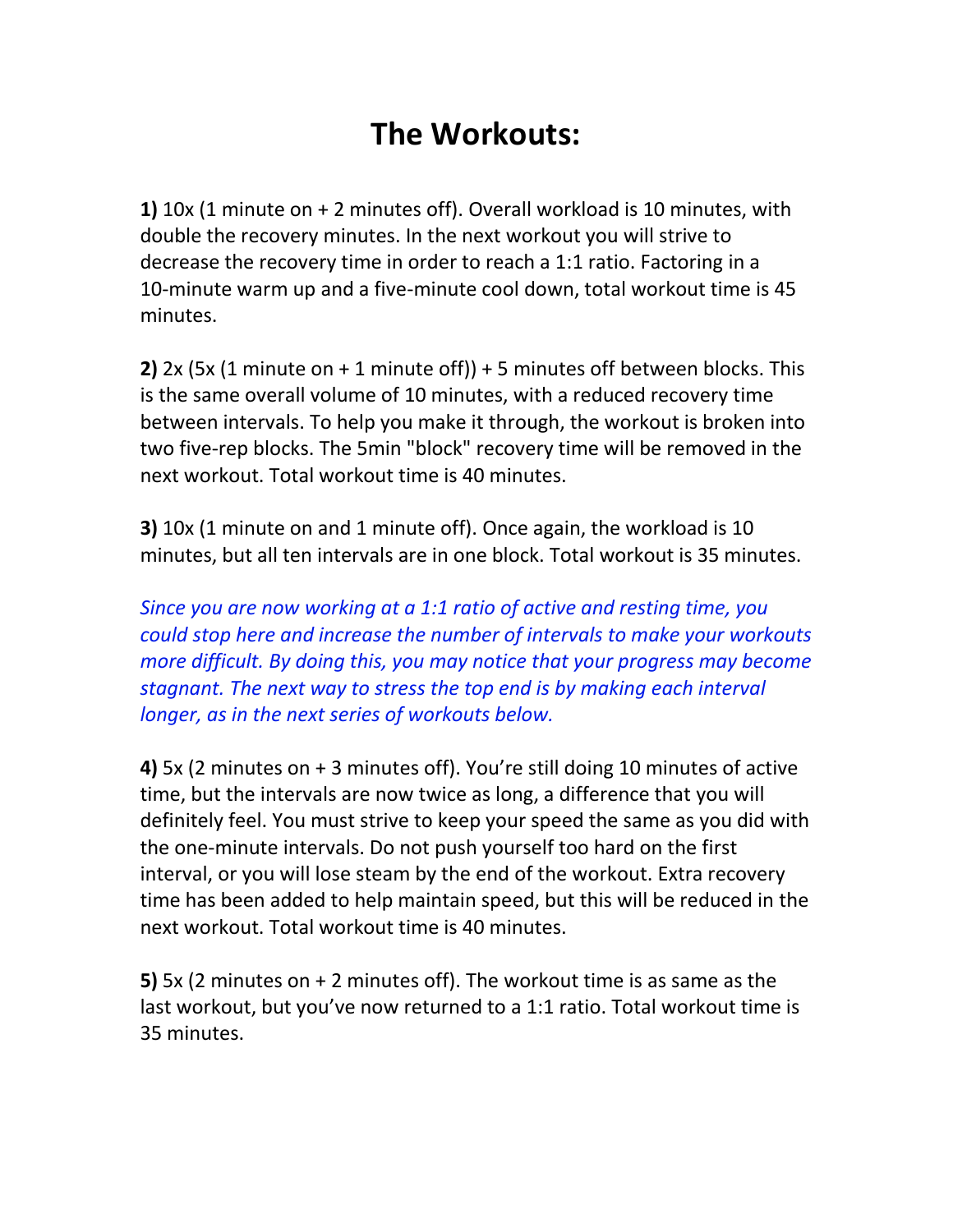*At this point you could increase your workout by adding more two-minute intervals, though even adding one more interval can be quite stressful. The following workout will increase your workout time, while also granting you some extra recovery time.*

**6)**  $2x$  ( $3x$  ( $2$  minutes on  $+2$  minutes off))  $+5$  minutes off between blocks. This increases you from five to six intervals, with a chance to recover in the middle of the workout. Your active time is now at 12 minutes, with a total workout time of 44 minutes.

*You can now continue to increase the duration of your intervals, going up to three minutes, which is the maximum recommended interval time for this type of training.*

**7)** 3x (3 minutes on + 5 minutes off). To safely get you up to a three-minute interval we've decreased the overall active time to nine minutes and put in longer recovery breaks between each interval. Total workout time is 39 minutes.

**8)** 3x (3 minutes on + 3 minutes off). You're still at 9 minutes of active work, but again at a 1:1 ratio. Total workout time is short; 33 minutes.

**9)** 2x (2x (3 minutes on + 3 minutes off)) + 5 minutes off between blocks. You've now increased your active time to 12 minutes, which is tempered by the five minutes of extra recovery time. Total workout time is 44 minutes.

**10)** 4x (3 minutes on + 3 minutes off). This is the same workout as the one above, with the extra recovery time removed. Total workout time is 39 minutes.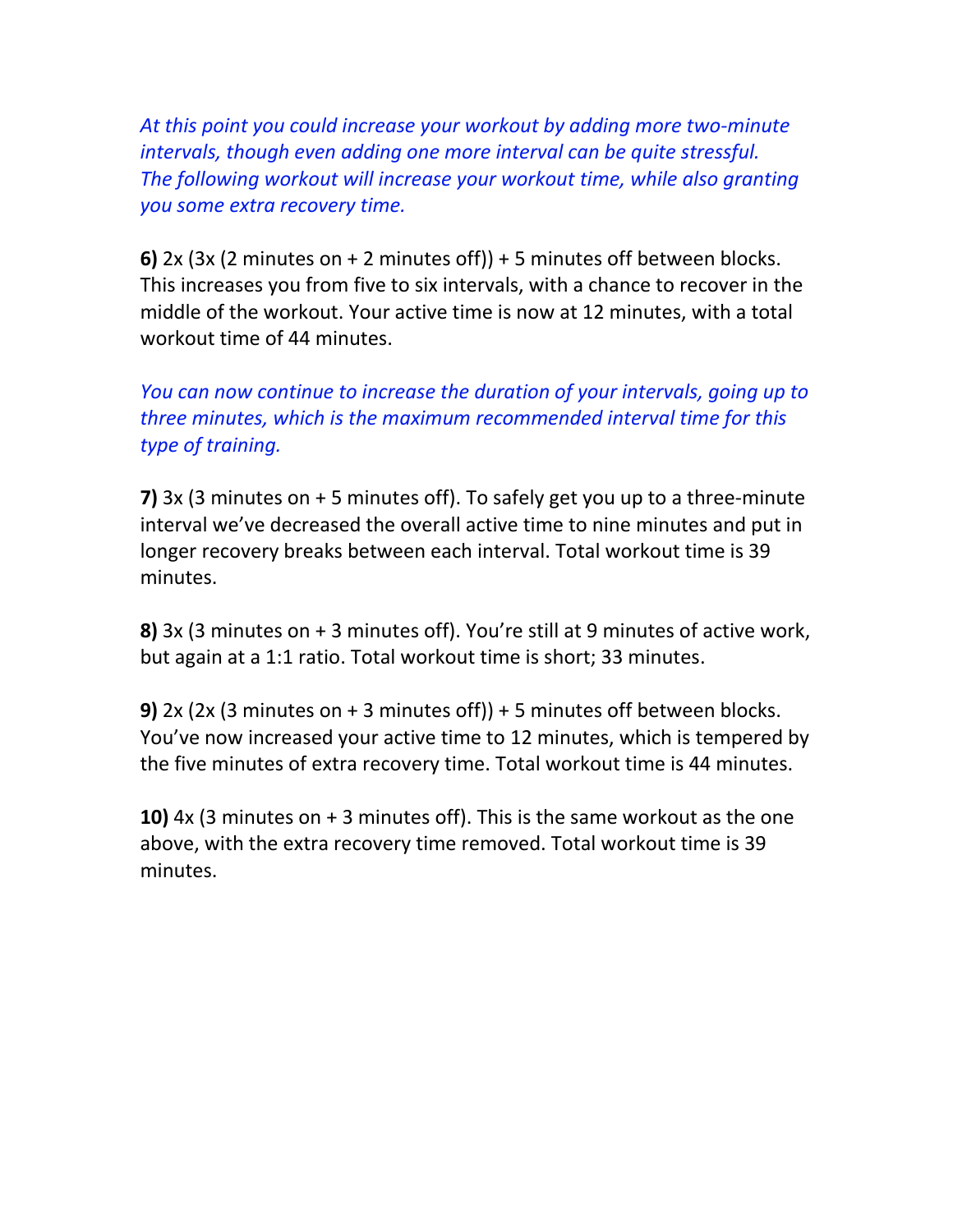

## **Scheduling (ideal):**

#### **Week 1**

Day 1: Interval run #1 Day 2: Slow and steady run Day 3: Off Day 4: Interval run #2 Day 5: Off Day 6: Slow and steady run Day 7: Off

#### **Week 2**

Follow the same pattern using interval runs #3 and #4.

#### **Week 3**

Follow the same pattern using interval runs #5 and #6.

#### **Week 4**

Follow the same pattern using interval runs #7 and #8.